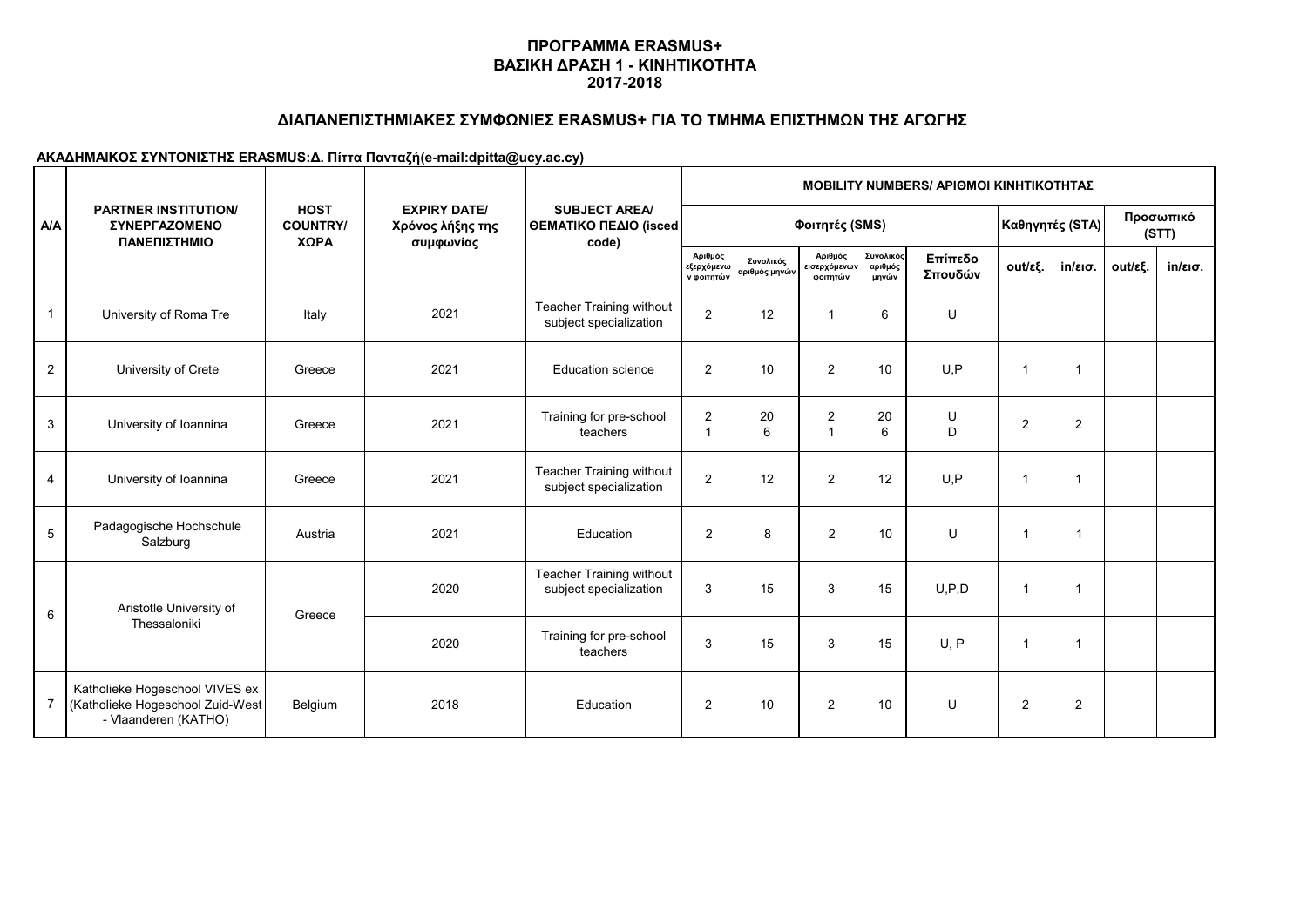## **ΔΙΑΠΑΝΕΠΙΣΤΗΜΙΑΚΕΣ ΣΥΜΦΩΝΙΕΣ ERASMUS+ ΓΙΑ ΤΟ ΤΜΗΜΑ ΕΠΙΣΤΗΜΩΝ ΤΗΣ ΑΓΩΓΗΣ**

|     | <b>PARTNER INSTITUTION/</b><br>ΣΥΝΕΡΓΑΖΟΜΕΝΟ<br>ΠΑΝΕΠΙΣΤΗΜΙΟ          |                                        | <b>EXPIRY DATE/</b><br>Χρόνος λήξης της<br>συμφωνίας | <b>SUBJECT AREA/</b><br>ΘΕΜΑΤΙΚΟ ΠΕΔΙΟ (isced<br>code)            | <b>MOBILITY NUMBERS/ APIOMOI KINHTIKOTHTAZ</b> |                            |                                     |                              |                    |                         |                   |         |                   |  |  |
|-----|-----------------------------------------------------------------------|----------------------------------------|------------------------------------------------------|-------------------------------------------------------------------|------------------------------------------------|----------------------------|-------------------------------------|------------------------------|--------------------|-------------------------|-------------------|---------|-------------------|--|--|
| A/A |                                                                       | <b>HOST</b><br><b>COUNTRY/</b><br>ΧΩΡΑ |                                                      |                                                                   |                                                | Φοιτητές (SMS)             | Καθηγητές (STA)                     |                              | Προσωπικό<br>(STT) |                         |                   |         |                   |  |  |
|     |                                                                       |                                        |                                                      |                                                                   | Αριθμός<br>εξερχόμενω<br>ν φοιτητών            | Συνολικός<br>αριθμός μηνών | Αριθμός<br>εισερχόμενων<br>φοιτητών | Συνολικό<br>αριθμός<br>μηνών | Επίπεδο<br>Σπουδών | out/εξ.                 | $in/\epsilon$ ισ. | out/εξ. | $in/\epsilon$ ισ. |  |  |
| 8   | Universidad de Castilla-La Mancha                                     | Spain                                  | 2021                                                 | <b>Teacher Training</b><br><b>Education Science</b>               | $\overline{2}$                                 | 10                         | $\mathbf{2}$                        | 10                           | U                  | $\overline{\mathbf{1}}$ | $\overline{1}$    |         |                   |  |  |
| 9   | National and Kapodistrian<br>University of Athens                     | Greece                                 | 2021                                                 | Education /<br>Teacher Training without<br>subject specialization | 6                                              | 36                         | 6                                   | 36                           | U, P<br>U, P, D    | 1                       | $\overline{1}$    |         |                   |  |  |
| 10  | University of Granada                                                 | Spain                                  | 2021                                                 | <b>Primary Education</b>                                          | 2                                              | 20                         | 2                                   | 20                           | U                  | $\overline{1}$          | $\mathbf{1}$      |         |                   |  |  |
|     | (Ceuta)                                                               |                                        |                                                      | Pre-Primary Education                                             | $\overline{2}$                                 | 20                         | $\overline{2}$                      | 20                           | U                  | $\overline{1}$          | $\mathbf{1}$      |         |                   |  |  |
| 11  | University of Patras                                                  | Greece                                 | 2020                                                 | <b>Teacher Training without</b><br>subject specialization         | $\overline{2}$                                 | 12                         | $\mathbf{2}$                        | 12                           | U, P, D            | -1                      | 1                 |         |                   |  |  |
| 12  | University of Tampere                                                 | Finland                                | 2021                                                 | Teacher Training and<br><b>Education Science</b>                  | $\overline{4}$                                 | 36                         | $\overline{4}$                      | 36                           | U                  | -1                      | $\overline{1}$    |         |                   |  |  |
| 13  | Universite Paris Diderot - Paris 7                                    | France                                 | 2021                                                 | Teacher Training with<br>subject specialization<br>(Mathematics)  | -1                                             | 6                          | $\overline{1}$                      | 6                            | D                  | -1                      | $\mathbf 1$       |         |                   |  |  |
| 14  | University of Latvia                                                  | Latvia                                 | 2021                                                 | Education                                                         | 2                                              | 20                         | 2                                   | 20                           | U                  | $\overline{1}$          | $\mathbf 1$       |         |                   |  |  |
| 15  | Univestiy of Eastern Finland                                          | Finland                                | 2021                                                 | Teacher Training and<br><b>Education Science</b>                  | $\overline{4}$                                 | 40                         | $\overline{4}$                      | 40                           | U                  | $\overline{1}$          | $\overline{1}$    |         |                   |  |  |
| 16  | Riga Teacher Training and<br><b>Educational Management</b><br>Academy | Latvia                                 | 2021                                                 | Education                                                         | $\overline{2}$                                 | 10                         | $\overline{2}$                      | 10                           | U, P               | $\overline{1}$          | -1                |         |                   |  |  |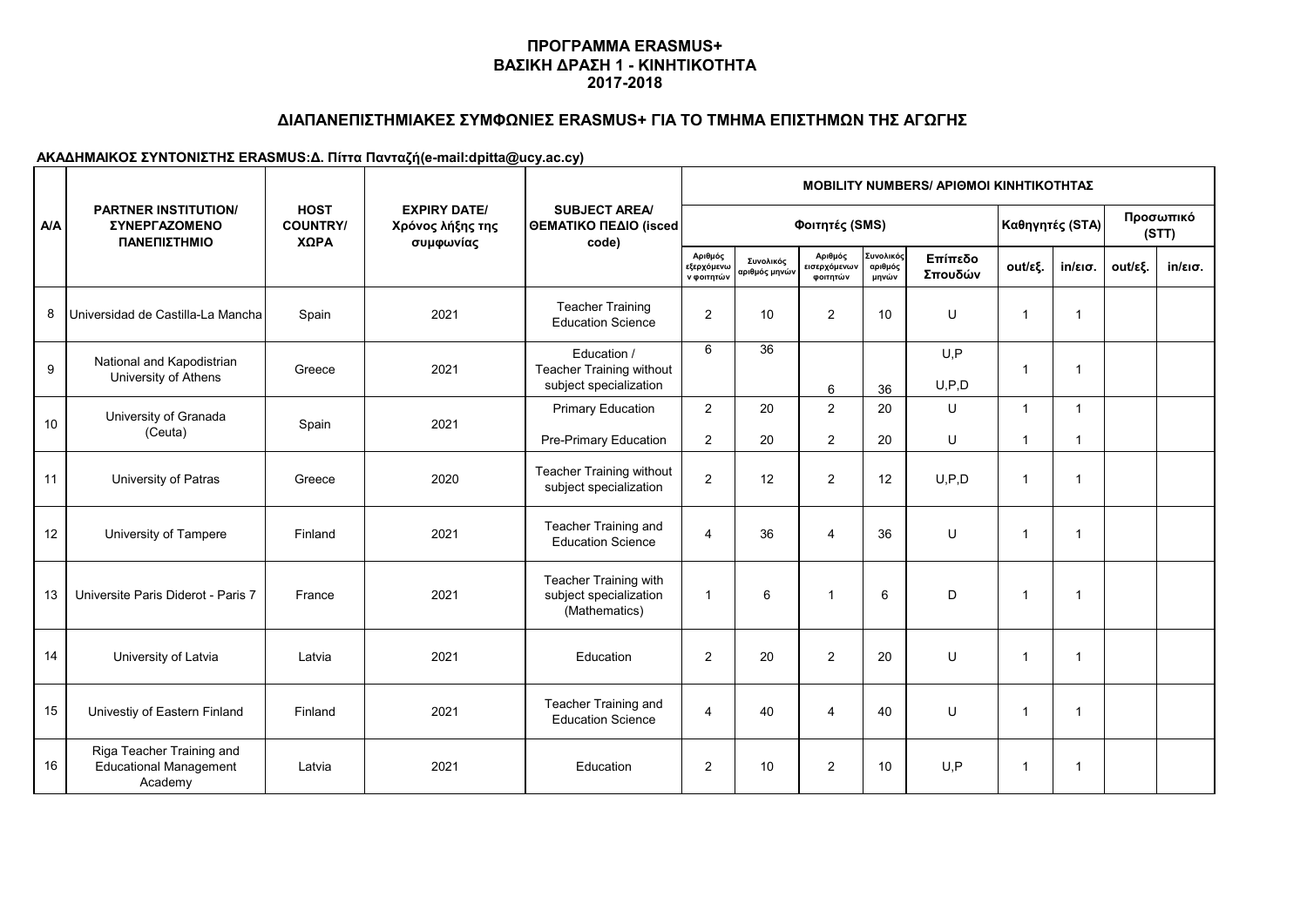## **ΔΙΑΠΑΝΕΠΙΣΤΗΜΙΑΚΕΣ ΣΥΜΦΩΝΙΕΣ ERASMUS+ ΓΙΑ ΤΟ ΤΜΗΜΑ ΕΠΙΣΤΗΜΩΝ ΤΗΣ ΑΓΩΓΗΣ**

|     | <b>PARTNER INSTITUTION/</b><br><b>ΣΥΝΕΡΓΑΖΟΜΕΝΟ</b><br>ΠΑΝΕΠΙΣΤΗΜΙΟ                 |                                        |                                                      | <b>SUBJECT AREA/</b><br><b>ΘΕΜΑΤΙΚΟ ΠΕΔΙΟ (isced)</b><br>code) | <b>MOBILITY NUMBERS/ APIOMOI KINHTIKOTHTAZ</b> |                            |                                     |                               |                    |                         |                    |         |                   |  |  |  |
|-----|-------------------------------------------------------------------------------------|----------------------------------------|------------------------------------------------------|----------------------------------------------------------------|------------------------------------------------|----------------------------|-------------------------------------|-------------------------------|--------------------|-------------------------|--------------------|---------|-------------------|--|--|--|
| A/A |                                                                                     | <b>HOST</b><br><b>COUNTRY/</b><br>ΧΩΡΑ | <b>EXPIRY DATE/</b><br>Χρόνος λήξης της<br>συμφωνίας |                                                                |                                                |                            | Φοιτητές (SMS)                      |                               | Καθηγητές (STA)    |                         | Προσωπικό<br>(STT) |         |                   |  |  |  |
|     |                                                                                     |                                        |                                                      |                                                                | Αριθμός<br>εξερχόμενω<br>ν φοιτητών            | Συνολικός<br>αριθμός μηνών | Αριθμός<br>εισερχόμενων<br>φοιτητών | Συνολικός<br>αριθμός<br>μηνών | Επίπεδο<br>Σπουδών | out/εξ.                 | $in/\epsilon$ ισ.  | out/εξ. | $in/\epsilon$ ισ. |  |  |  |
| 17  | Universidad Rey Juan Carlos                                                         | Spain                                  | 2021                                                 | Teacher Training and<br><b>Education Science</b>               | 2 or 4                                         | 18 or 20                   | 2 or 4                              | 18 or<br>20                   | U                  |                         |                    |         |                   |  |  |  |
| 18  | Instituto de Estudos Superiores de<br>Fafe (Escola Superior de<br>Educacao de Fafe) | Portugal                               | 2021                                                 | Education                                                      | 2                                              | 20                         | 2                                   | 20                            | U, P               | -1                      | $\overline{1}$     |         |                   |  |  |  |
| 19  | Universitat Wien                                                                    | Austria                                | 2021                                                 | Education                                                      | 3                                              | 30                         | 3                                   | 30                            | U, P               |                         |                    |         |                   |  |  |  |
| 20  | Universidad de Valladolid                                                           | Spain                                  | 2021                                                 | Teacher Training and<br><b>Education Science</b>               | $\overline{2}$                                 | 10                         | $\overline{2}$                      | 10                            | U                  | -1                      | -1                 |         |                   |  |  |  |
| 21  | University of Thessaly                                                              | Greece                                 | 2020                                                 | Pre-School Education                                           | 2                                              | 10                         | $\overline{2}$                      | 10                            | U, P, D            | $\overline{1}$          | $\overline{1}$     |         |                   |  |  |  |
| 22  | University of Thessaly                                                              | Greece                                 | 2020                                                 | Teacher training and<br><b>Education science</b><br>(primary)  | $\overline{4}$                                 | 20                         | $\overline{4}$                      | 20                            | U, P, D            | $\overline{1}$          | $\mathbf 1$        |         |                   |  |  |  |
| 23  | PH WIEN                                                                             | Austria                                | 2021                                                 | Education                                                      | $\overline{2}$                                 | 10                         | $\overline{2}$                      | 10                            | U, P               | $\overline{\mathbf{1}}$ | -1                 |         |                   |  |  |  |
| 24  | Universita Degli Studi di modena E<br>Reggio Emilia                                 | Italy                                  | 2021                                                 | Education                                                      | 2                                              | 12                         | 2                                   | 12                            | U, P, D            | $\overline{1}$          | $\mathbf{1}$       |         |                   |  |  |  |
| 25  | University of Patras                                                                | Greece                                 | 2020                                                 | Training for pre-school<br>teachers                            | 6                                              | 24                         | 6                                   | 24                            | U, P, D            | 4                       | 4                  |         |                   |  |  |  |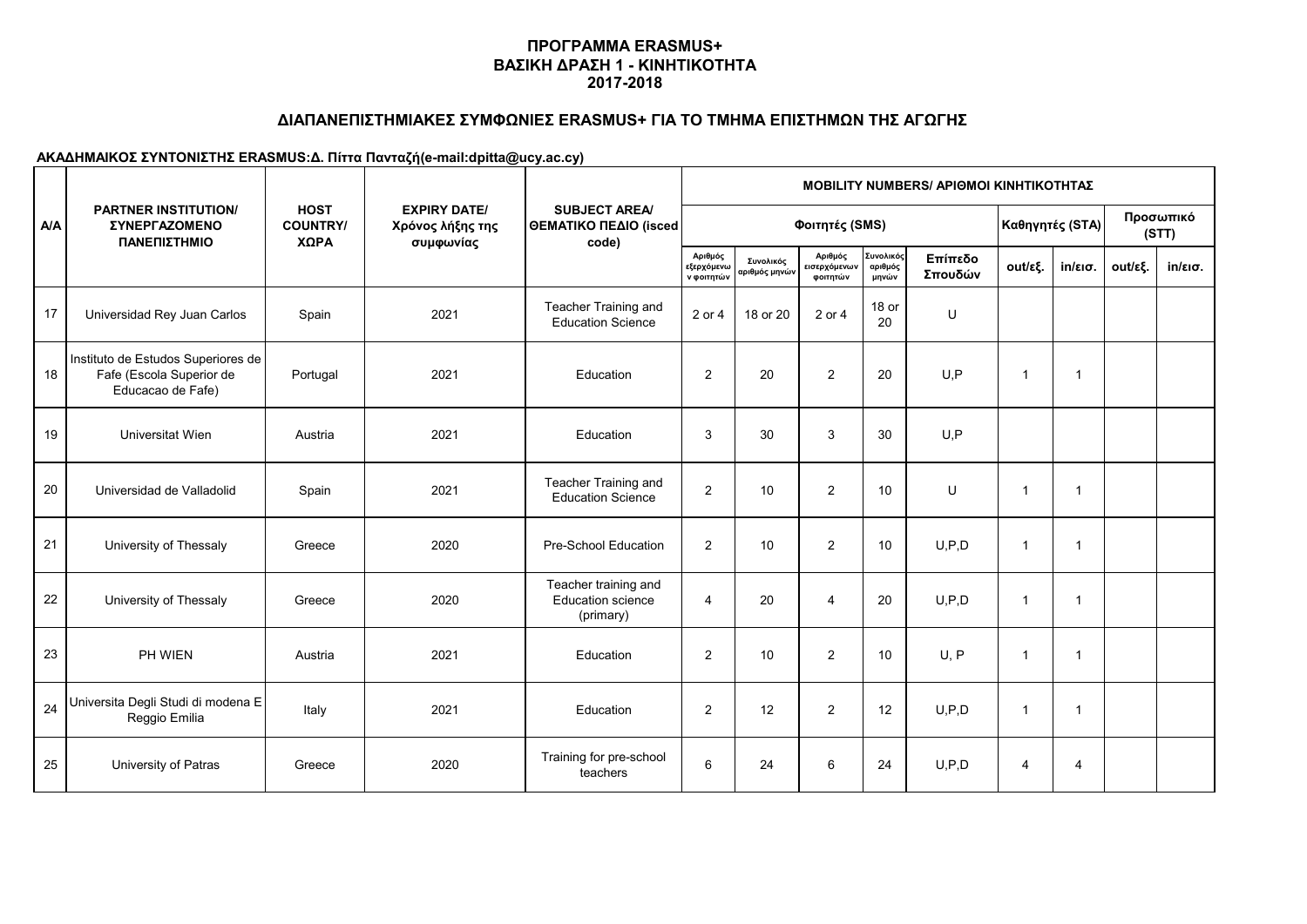## **ΔΙΑΠΑΝΕΠΙΣΤΗΜΙΑΚΕΣ ΣΥΜΦΩΝΙΕΣ ERASMUS+ ΓΙΑ ΤΟ ΤΜΗΜΑ ΕΠΙΣΤΗΜΩΝ ΤΗΣ ΑΓΩΓΗΣ**

|            | <b>PARTNER INSTITUTION/</b><br><b>ΣΥΝΕΡΓΑΖΟΜΕΝΟ</b><br>ΠΑΝΕΠΙΣΤΗΜΙΟ |                                        |                                                      | <b>SUBJECT AREA/</b><br>ΘΕΜΑΤΙΚΟ ΠΕΔΙΟ (isced<br>code)                    | <b>MOBILITY NUMBERS/ APIOMOI KINHTIKOTHTAZ</b> |                                          |                                     |                              |                    |                |                   |         |                    |  |  |
|------------|---------------------------------------------------------------------|----------------------------------------|------------------------------------------------------|---------------------------------------------------------------------------|------------------------------------------------|------------------------------------------|-------------------------------------|------------------------------|--------------------|----------------|-------------------|---------|--------------------|--|--|
| <b>A/A</b> |                                                                     | <b>HOST</b><br><b>COUNTRY/</b><br>ΧΩΡΑ | <b>EXPIRY DATE/</b><br>Χρόνος λήξης της<br>συμφωνίας |                                                                           | Φοιτητές (SMS)                                 |                                          |                                     |                              |                    |                | Καθηγητές (STA)   |         | Προσωπικό<br>(STT) |  |  |
|            |                                                                     |                                        |                                                      |                                                                           | Αριθμός<br>εξερχόμενω<br>ν φοιτητών            | Συνολικός<br>αριθμός μηνώ <mark>ν</mark> | Αριθμός<br>εισερχόμενων<br>φοιτητών | Συνολικό<br>αριθμός<br>μηνών | Επίπεδο<br>Σπουδών | out/εξ.        | $in/\epsilon$ ισ. | out/εξ. | $in/\epsilon$ ισ.  |  |  |
| 26         | Democritus University of Thrace                                     | Greece                                 | 2020                                                 | Teacher Training without<br>subject specialization<br>(Primary Education) | 2                                              | 18                                       | $\mathbf{2}$                        | 18                           | U                  | -1             | $\mathbf{1}$      |         |                    |  |  |
| 27         | Panepistimio Ditikis Makedonias                                     | Greece                                 | 2021                                                 | <b>Teacher Training without</b><br>subject specialization                 | 5                                              | 25                                       | 5                                   | 25                           | U, P               | $\overline{1}$ | $\overline{1}$    |         |                    |  |  |
| 28         | Alexander Technological<br><b>Educational Institute</b>             | Greece                                 | 2020                                                 | Training for pre-school<br>teachers                                       | $\overline{c}$                                 | 12                                       | $\overline{2}$                      | 12                           | U                  | -1             | $\mathbf{1}$      |         |                    |  |  |
| 29         | University of Western Macedonia                                     | Greece                                 | 2021                                                 | Training for pre-school<br>teachers                                       | 3                                              | 15                                       | 3                                   | 15                           | U                  | $\overline{1}$ | $\overline{1}$    |         |                    |  |  |
| 30         | Panepistimio Peloponissou                                           | Greece                                 | 2021                                                 | <b>Teacher Training without</b><br>subject specialization                 | 2                                              | 18                                       | 2                                   | 18                           | U, P               | -1             | $\mathbf{1}$      |         |                    |  |  |
| 31         | Padagogische Hochschule<br>Freiburg                                 | Germany                                | 2021                                                 | <b>Teacher Training without</b><br>subject specialization                 | $\overline{c}$                                 | 20                                       | $\overline{2}$                      | 20                           | U                  | $\overline{1}$ | $\mathbf{1}$      |         |                    |  |  |
| 32         | Siaulai University                                                  | Lithuania                              | 2020                                                 | Teacher training<br><b>Education science</b>                              | $\overline{2}$                                 | 10                                       | $\overline{2}$                      | 10                           | U                  | $\overline{1}$ | $\overline{1}$    |         |                    |  |  |
| 33         | University of Aegean                                                | Greece                                 | 2021                                                 | Education, Teacher<br>training                                            | $\overline{2}$                                 | 20                                       | 2                                   | 20                           | U, P, D            | -1             | -1                |         |                    |  |  |
| 34         | Nottingham Trent University                                         | <b>UK</b>                              | 2021                                                 | Education                                                                 |                                                |                                          |                                     |                              |                    | -1             | $\mathbf 1$       |         |                    |  |  |
| 35         | University of Crete                                                 | Greece                                 | 2021                                                 | Training for pre-school<br>teachers                                       | $\overline{2}$                                 | 10                                       | $\overline{2}$                      | 10                           | U, P               | -1             | $\mathbf 1$       |         |                    |  |  |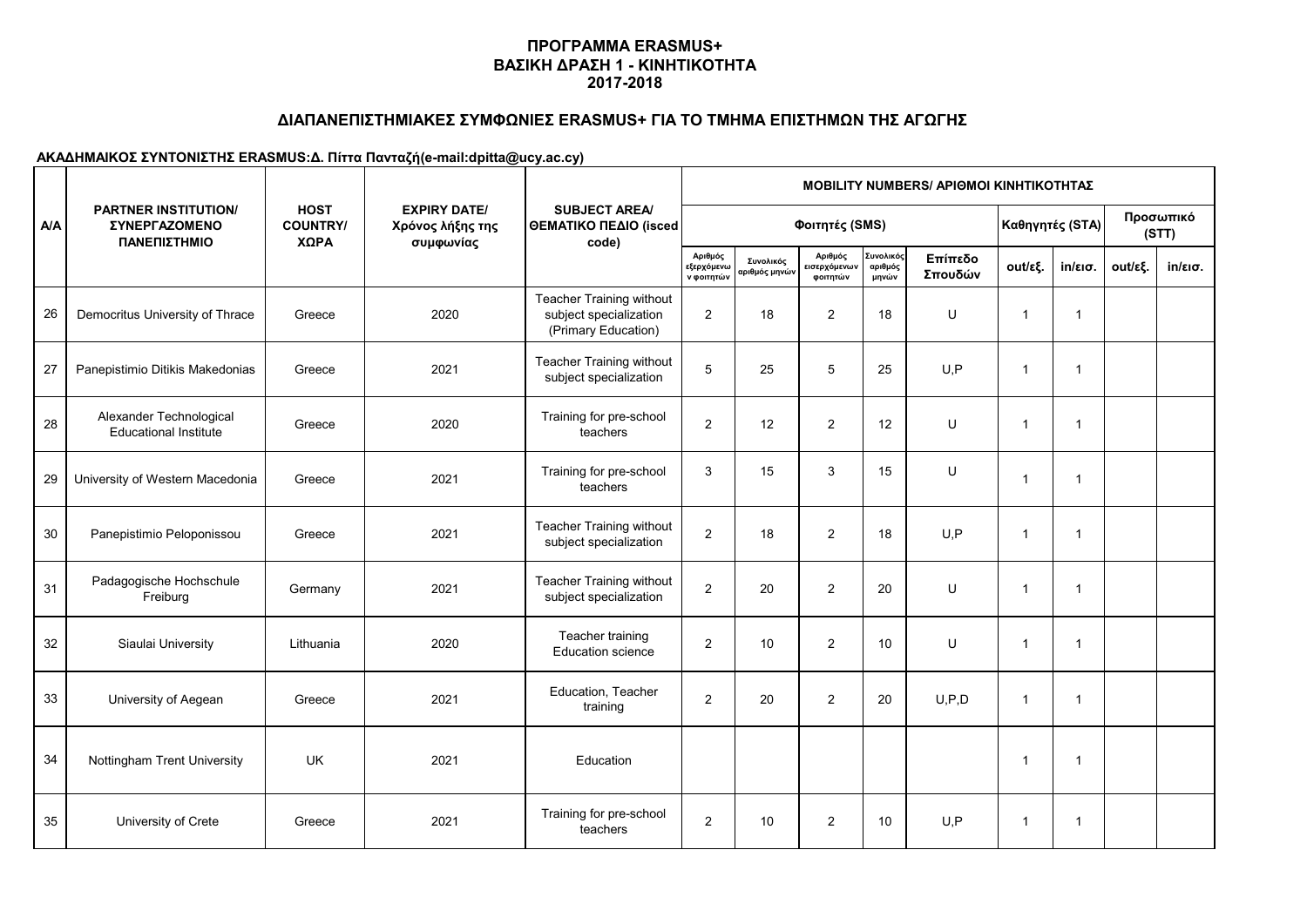## **ΔΙΑΠΑΝΕΠΙΣΤΗΜΙΑΚΕΣ ΣΥΜΦΩΝΙΕΣ ERASMUS+ ΓΙΑ ΤΟ ΤΜΗΜΑ ΕΠΙΣΤΗΜΩΝ ΤΗΣ ΑΓΩΓΗΣ**

|     | <b>PARTNER INSTITUTION/</b><br><b><i>ΣΥΝΕΡΓΑΖΟΜΕΝΟ</i></b><br>ΠΑΝΕΠΙΣΤΗΜΙΟ |                                        |                                                      | <b>SUBJECT AREA/</b><br>ΘΕΜΑΤΙΚΟ ΠΕΔΙΟ (isced<br>code)                                                                                                                                                                                        | <b>MOBILITY NUMBERS/ APIOMOI KINHTIKOTHTAZ</b> |                            |                                     |                               |                    |                         |                    |         |                   |  |  |  |
|-----|----------------------------------------------------------------------------|----------------------------------------|------------------------------------------------------|-----------------------------------------------------------------------------------------------------------------------------------------------------------------------------------------------------------------------------------------------|------------------------------------------------|----------------------------|-------------------------------------|-------------------------------|--------------------|-------------------------|--------------------|---------|-------------------|--|--|--|
| A/A |                                                                            | <b>HOST</b><br><b>COUNTRY/</b><br>ΧΩΡΑ | <b>EXPIRY DATE/</b><br>Χρόνος λήξης της<br>συμφωνίας |                                                                                                                                                                                                                                               |                                                | Φοιτητές (SMS)             |                                     |                               | Καθηγητές (STA)    |                         | Προσωπικό<br>(STT) |         |                   |  |  |  |
|     |                                                                            |                                        |                                                      |                                                                                                                                                                                                                                               | Αριθμός<br>εξερχόμενω<br>ν φοιτητών            | Συνολικός<br>αριθμός μηνών | Αριθμός<br>εισερχόμενων<br>φοιτητών | Συνολικός<br>αριθμός<br>μηνών | Επίπεδο<br>Σπουδών | out/εξ.                 | $in/\epsilon$ ισ.  | out/εξ. | $in/\epsilon$ ισ. |  |  |  |
| 36  | University of Stirling                                                     | <b>UK</b>                              | 2017                                                 | <b>Teacher Training without</b><br>subject specialization                                                                                                                                                                                     |                                                |                            |                                     |                               |                    | -1                      | $\overline{1}$     |         |                   |  |  |  |
| 37  | University of Granada(Centro de<br>Magisterio La Inmaculada)               | Spain                                  | 2020                                                 | Teaching and Training                                                                                                                                                                                                                         | $\overline{2}$                                 | 10                         | $\overline{2}$                      | 10                            | U                  | -1                      | $\mathbf{1}$       |         |                   |  |  |  |
| 38  | National and Kapodistrian<br>University of Athens                          | Greece                                 | 2020                                                 | Teacher Training with<br>subject specialization<br>(mathematics)-<br><b>AGREEMENT VALID</b><br>ONLY FOR THE<br><b>EXCHANGE OF STAFF</b><br>AND STUDENTS AT THE<br><b>MASTER PROGRAMME</b><br>"Didactics and<br>Methodology of<br>Mathematics" | 2                                              | 10                         | 2                                   | 10                            | P                  | $\overline{1}$          | -1                 |         |                   |  |  |  |
|     | 39 Angel Kanchev" University of Ruse                                       | Bulgaria                               | 2021                                                 | Education                                                                                                                                                                                                                                     |                                                |                            |                                     |                               |                    | 1                       | $\mathbf{1}$       |         |                   |  |  |  |
| 40  | University of Bonn                                                         | Germany                                | 2016                                                 | Teacher Training with<br>subject specialization (only<br>for Biology Education<br>programme                                                                                                                                                   | $\overline{4}$                                 | 20                         | $\overline{4}$                      | 20                            | U, P, D            | -1                      | $\mathbf 1$        |         |                   |  |  |  |
| 41  | Roskilde University                                                        | <b>Denmark</b>                         | 2021                                                 | Education                                                                                                                                                                                                                                     | 2                                              | 12                         | $\overline{2}$                      | 12                            | U, P               | $\overline{\mathbf{1}}$ | $\mathbf{1}$       |         |                   |  |  |  |
| 42  | UNIVERSIDAD AUTÓNOMA DE<br><b>MADRID</b>                                   | Spain                                  | 2020                                                 | Teacher Training without<br>subject specialization                                                                                                                                                                                            |                                                |                            |                                     |                               |                    | 1                       | $\mathbf{1}$       |         |                   |  |  |  |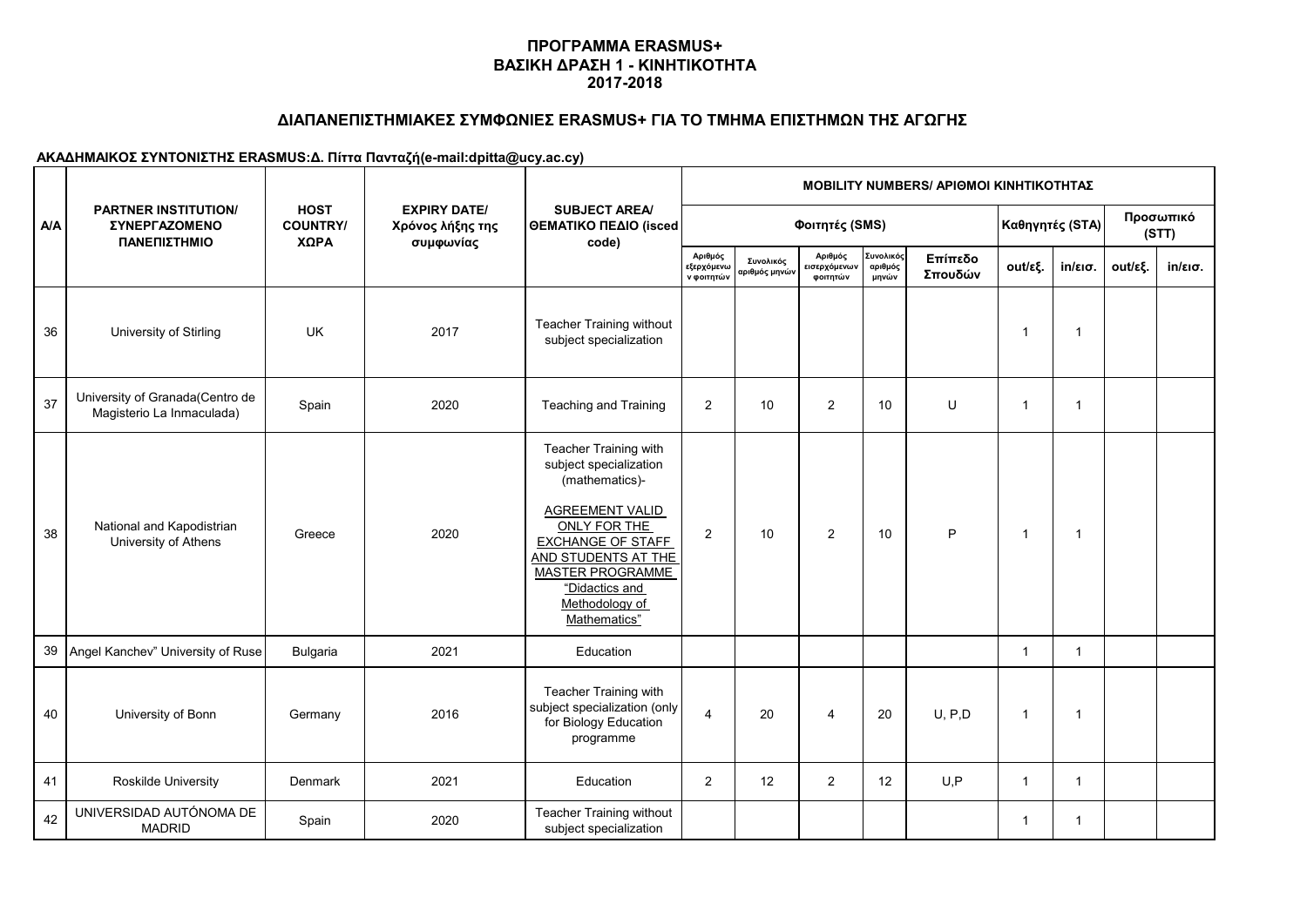## **ΔΙΑΠΑΝΕΠΙΣΤΗΜΙΑΚΕΣ ΣΥΜΦΩΝΙΕΣ ERASMUS+ ΓΙΑ ΤΟ ΤΜΗΜΑ ΕΠΙΣΤΗΜΩΝ ΤΗΣ ΑΓΩΓΗΣ**

|     | <b>PARTNER INSTITUTION/</b><br>ΣΥΝΕΡΓΑΖΟΜΕΝΟ<br>ΠΑΝΕΠΙΣΤΗΜΙΟ    |                                        |                                                      | <b>SUBJECT AREA/</b><br>ΘΕΜΑΤΙΚΟ ΠΕΔΙΟ (isced<br>code)     | <b>MOBILITY NUMBERS/ APIOMOI KINHTIKOTHTAZ</b> |                            |                                     |                               |                    |                          |                   |         |                   |  |  |  |
|-----|-----------------------------------------------------------------|----------------------------------------|------------------------------------------------------|------------------------------------------------------------|------------------------------------------------|----------------------------|-------------------------------------|-------------------------------|--------------------|--------------------------|-------------------|---------|-------------------|--|--|--|
| A/A |                                                                 | <b>HOST</b><br><b>COUNTRY/</b><br>ΧΩΡΑ | <b>EXPIRY DATE/</b><br>Χρόνος λήξης της<br>συμφωνίας |                                                            |                                                | Φοιτητές (SMS)             | Καθηγητές (STA)                     |                               |                    | Προσωπικό<br>(STT)       |                   |         |                   |  |  |  |
|     |                                                                 |                                        |                                                      |                                                            | Αριθμός<br>εξερχόμενω<br>ν φοιτητών            | Συνολικός<br>αριθμός μηνών | Αριθμός<br>εισερχόμενων<br>φοιτητών | Συνολικός<br>αριθμός<br>μηνών | Επίπεδο<br>Σπουδών | out/εξ.                  | $in/\epsilon$ ισ. | out/εξ. | $in/\epsilon$ ισ. |  |  |  |
| 43  | <b>UPPSALA UNIVERSITY</b>                                       | Sweden                                 | 2018                                                 | Education                                                  | 2                                              | 12                         | 2                                   | 12                            | U                  | $\overline{1}$           | $\mathbf{1}$      |         |                   |  |  |  |
| 44  | Universitat Wien                                                | Austria                                | 2021                                                 | <b>Education science</b>                                   |                                                |                            |                                     |                               |                    | -1                       | $\mathbf{1}$      |         |                   |  |  |  |
| 45  | University College of Teacher<br><b>Education Lower Austria</b> | Austria                                | 2021                                                 | <b>Teacher Training without</b><br>subject specialization  | $\overline{2}$                                 | 10                         | $\overline{2}$                      | 10                            | U, P               | $\overline{1}$           | $\mathbf{1}$      |         |                   |  |  |  |
| 46  | University of Tartu                                             | Estonia                                | 2021                                                 | Education                                                  | $\boldsymbol{2}$<br>$\overline{1}$             | 10<br>5                    | $\boldsymbol{2}$<br>$\overline{1}$  | 10<br>5                       | U<br>P             | $\overline{2}$           | $\overline{2}$    |         |                   |  |  |  |
| 47  | Aristotle University of Thessaloniki                            | Greece                                 | 2021                                                 | Education                                                  | $\overline{2}$                                 | 12                         | $\overline{2}$                      | 12                            | U, P, D            | -1                       | 1                 |         |                   |  |  |  |
| 48  | University of Granada                                           | Spain                                  | 2021                                                 | <b>Teacher Training without</b><br>subject specialization  | 3                                              | 15                         | 3                                   | 15                            | U                  | -1                       | $\mathbf{1}$      |         |                   |  |  |  |
| 49  | University of Bordeaux                                          | France                                 | 2020                                                 | Education                                                  | $\overline{4}$                                 | 20                         | $\overline{4}$                      | 20                            | U, P, D            | 2                        | $\overline{2}$    |         |                   |  |  |  |
| 50  | Universita Degli Studi di Roma<br>Foro Italico                  | Italy                                  | 2020                                                 | Teacher Training with<br>subject<br>specialization(sports) | $\overline{2}$<br>$\mathbf{1}$                 | 10<br>5                    | $\mathbf{2}$<br>$\overline{1}$      | 10<br>5                       | U<br>p             | $\overline{1}$           | $\overline{1}$    |         |                   |  |  |  |
| 51  | University of Zagreb                                            | Croatia                                | 2020                                                 | Teacher Training with<br>subject specialization            | 2                                              | 10                         | 2                                   | 10                            | U                  | -1                       | $\mathbf 1$       |         |                   |  |  |  |
| 52  | Pädagogische Hochschule<br>Ludwigsburg                          | Germany                                | 2020                                                 | <b>Teacher Training without</b><br>subject specialization  | $\overline{2}$                                 | 12                         | $\overline{2}$                      | 12                            | U, P               | -1                       | -1                |         |                   |  |  |  |
|     | ASPETE (School of Pedagogical &                                 |                                        |                                                      | <b>Teacher Training without</b><br>subject specialization  | $\overline{2}$                                 | 10                         | 2                                   | 10                            | U                  | $\overline{\phantom{a}}$ | -1                |         |                   |  |  |  |
| 53  | Technological Education)                                        | Greece                                 | 2020                                                 | Teacher Training with<br>subject specialization            |                                                |                            |                                     |                               |                    |                          |                   |         |                   |  |  |  |
| 54  | University of Maribor                                           | Slovenia                               | 2020                                                 | <b>Education Science</b>                                   | $\overline{2}$                                 | 10                         | $\mathbf{2}$                        | 10                            | U, P               | -1                       | -1                |         |                   |  |  |  |